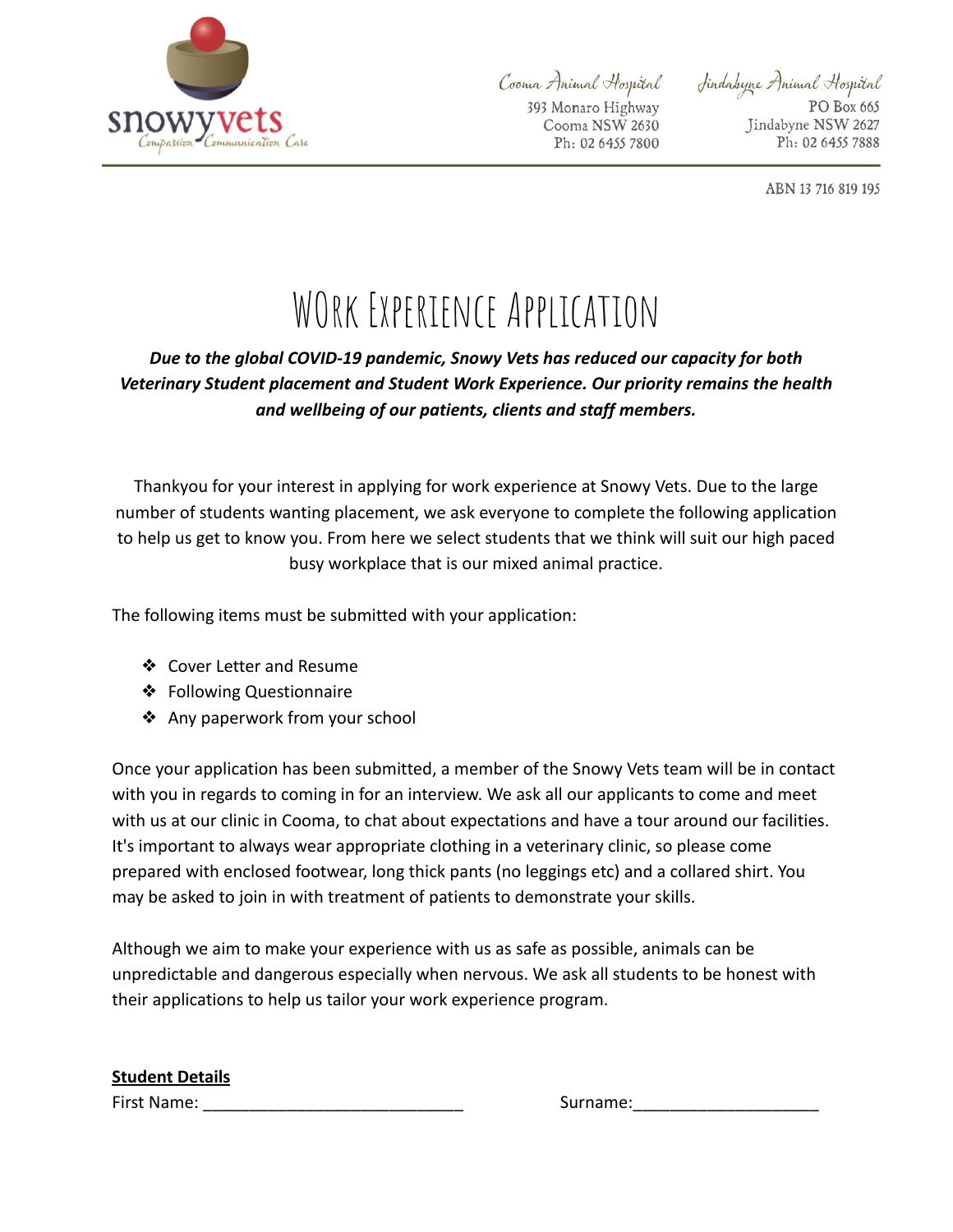

Cooma Animal Hospital 393 Monaro Highway Cooma NSW 2630 Ph: 02 6455 7800

Sindabyne Animal Hospital PO Box 665 Jindabyne NSW 2627 Ph: 02 6455 7888

ABN 13 716 819 195

|                                                                                       | Highschool Student? Y / N |
|---------------------------------------------------------------------------------------|---------------------------|
| <b>Training Provider:</b>                                                             |                           |
|                                                                                       |                           |
|                                                                                       |                           |
| Do you own any pets? If so, tell us about them!                                       |                           |
|                                                                                       |                           |
| Have you had an experience at previous veterinary hospitals or treating sick animals? |                           |
|                                                                                       |                           |
| Are you comfortable being around animals such as horses, sheep and cattle?            |                           |
|                                                                                       |                           |
|                                                                                       |                           |
|                                                                                       |                           |
|                                                                                       |                           |

What is your plan for future studies? Are you looking at Veterinary Nursing or Veterinary Medicine as an option?